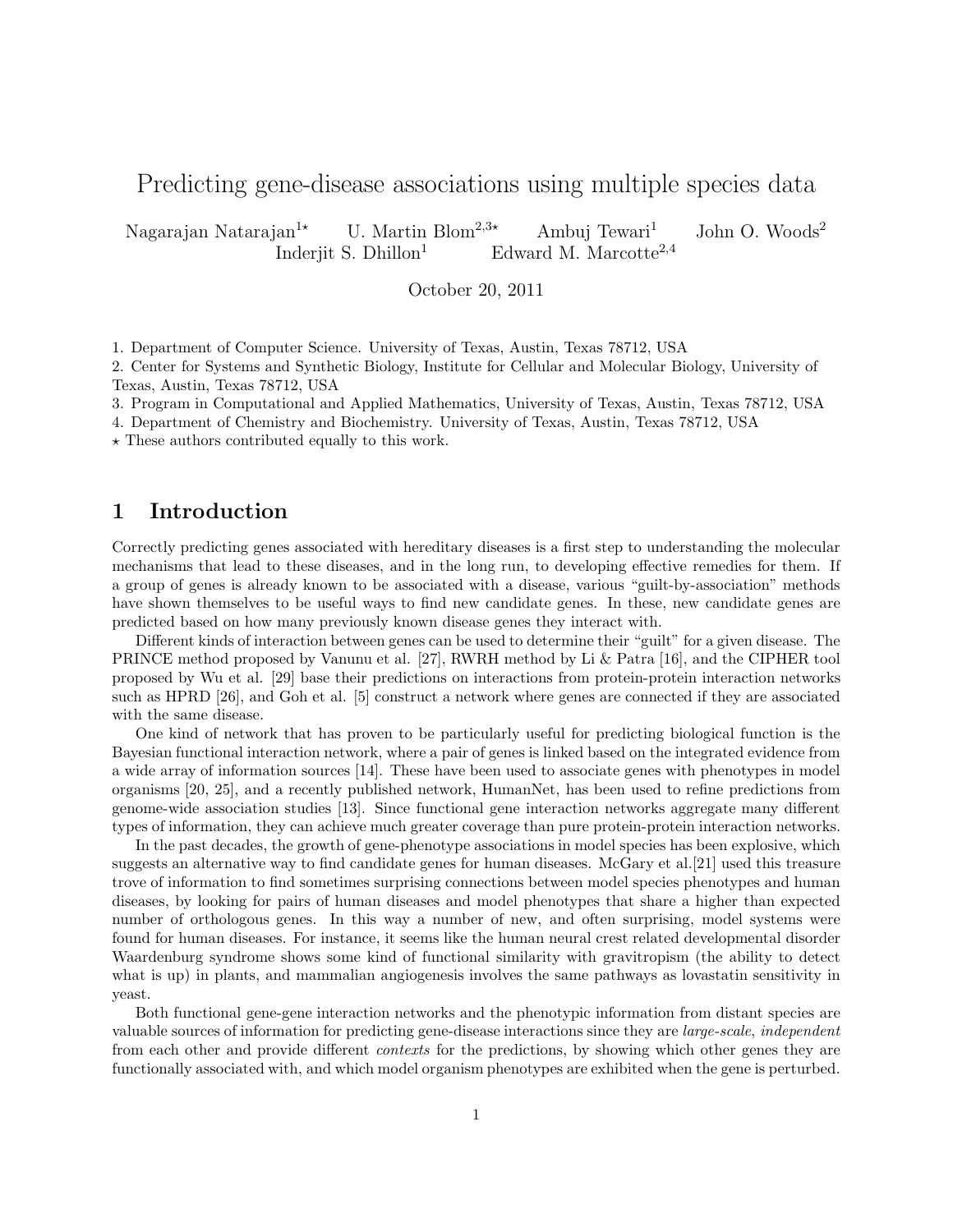In this work, we combine the power of the functional gene-gene interaction networks with the phenotypic information from multiple species in a walk-based framework, and use a novel machine learning formulation called PU learning to infer the weights for different types of walks. We represent both genes and phenotypes as nodes in a graph, and connect two genes if they are functionally linked in HumanNet (weighted appropriately). Similarly, a gene is connected to a model organism phenotype if any of its orthologs in the model organism is known to be associated with the phenotype. In this way, the model organism phenotypes provide a new kind of links between genes, and we can leverage the independent information hidden in the model organism data.

We evaluate our methods on a number of diseases downloaded from the Online Mendelian Inheritance in Man (OMIM) project[1]. We demonstrate high recall for known diseases by cross-validation, and show that PU learning based methods outperform a state-of-the-art method that uses a similar walk-based framework.

# 2 Related Work

The problem of predicting gene-gene or gene-phenotype associations based on heterogneous sources of information has attracted the attention of the machine learning community recently. In particular, there is a whole line of work for predicting associations [16, 27, 6, 9, 29, 3, 2] based on the realization that genes and phenotypes can be modeled as nodes of a network, and thus graph-theoretic techniques can be brought to bear on the problem. One of the first systems that applied the idea of a random walk on the gene network to obtain a ranking of genes for a given phenotype was by Kohler et al. [9], where they treat the known gene-phenotype associations equally for restarting the walk. About the same time appeared CIPHER [29], another system that used integrated gene and phenotype networks and a linear regression model based on the idea that similar phenotypes arise from similar genes. However, the model does not effectively use the existing gene-phenotype associations. Later, Vanunu et al. [27] proposed a system PRINCE, which builds on CIPHER, and uses the similarities between phenotypes in order to obtain a "smoothed" restart vector. A different graph-based approach called Maximum-expectation Gene Cover was motivated by Karni et al. [6]: given a set of known gene-disease associations S, find a subset of a fixed size, such that the expected number of genes in the subset that are "close" to S is maximum (for a suitably defined notion of distance). More recently, Li and Patra [16] proposed a "heterogeneous" network model, incorporating gene-gene, genephenotype, and phenotype-phenotype networks. This model is closely related to our graph-based approach, as we will see in detail in Section 5.

It is important to emphasize here that none of the aforementioned graph-based approaches consider the problem in full generality, i.e. considering the orthologous gene relationships between species, and genephenotype networks of multiple species.

Modeling the link prediction as a supervised classification of pairs of nodes has been tried in the context of reconstructing gene networks. The notion of PU learning — learning from positive and unlabeled examples — was used in [3] for predicting gene-gene links, which employs a support vector machine classifier combined with Platt scaling [18] to obtain the conditional probability of being positive, given a pair of nodes. Here, gene expression profiles are used to obtain features.

While we were finishing the paper, we became aware of the work [23] that also uses the PU learning technique to train a classifier over gene-phenotype pairs. They do have multiple sources of information but the sources do not correspond to multiple species as is the case in our work. In [23], multiple sources are integrated using a multiple kernel learning (MKL) framework and information is shared across different diseases using a multi-task learning framework. In contrast, we integrate information from multiple species (and that from a gene-gene network) in a walk based framework. Our features are derived from various kinds of walks in a combined network consisting of all our information sources. In [23], their information sources (with one exception where a diffusion kernel is used) are not represented as a network. Instead, each source directly provides them with a vector of features. Another important difference is that we treat all diseases and phenotypes as part of a single task.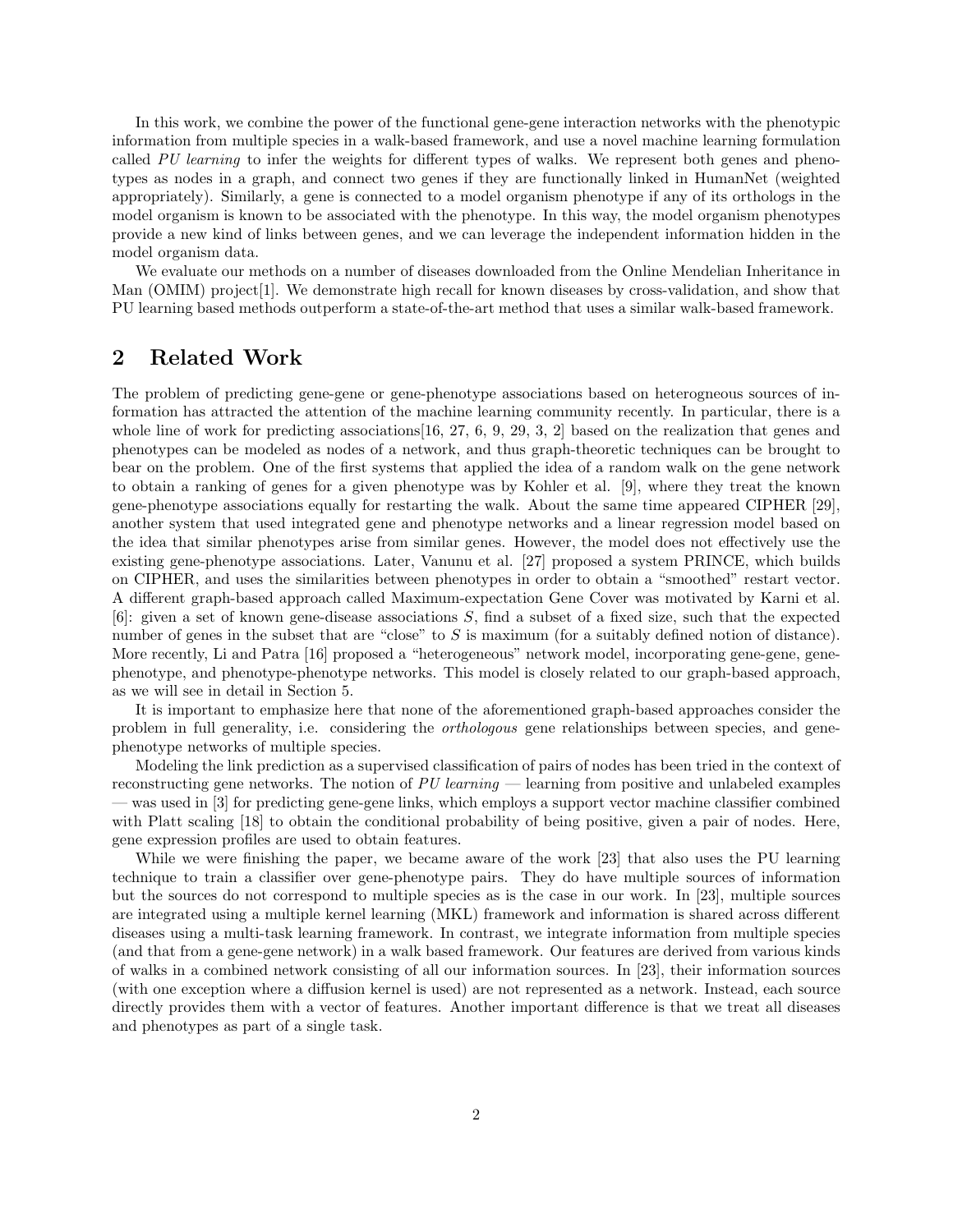# 3 Preliminaries

Two keys ingredients in our approach will be: (i) similarity measures between nodes of a network, and (ii) PU learning approaches. In this section, we set up notation and briefly describe some ideas from the literature that we will later use.

### 3.1 Similarity Measures

Suppose we are given an undirected graph with a possibly weighted (symmetric) adjacency matrix A. The edge weight  $A_{i,j}$  reflects the strength of the connection between node i and node j. A natural question to ask is: how similar are two given nodes in the graph? One way to do this is by counting paths of different length that connect i to j. This has a natural connection to matrix powers since  $(A^{l})_{i,j}$  is exactly the number of paths of length  $l$  that connect i to j. We would like to put together these numbers corresponding to various values of l into a single number summarizing the similarity between i and j. For example, we could choose any sequence  $\beta_l$  of non-negative coefficients or weights (not to be confused with the *edge* weights  $A_{i,j}$ ) and define the similarity

$$
S_{i,j} = \sum_{l \geq 1} \beta_l (A^l)_{i,j} .
$$

The similarity matrix itself is even simpler to write thanks to matrix notation:

$$
S = \sum_{l \ge 1} \beta_l A^l \tag{1}
$$

If the sum above is only taken over finitely many values of l then any choice for  $\beta_l$  leads to a well-defined similarity measure. However, if the sum is over all values of l, then we need to choose  $\beta_l$  such that they rapidly decay as l grows. Otherwise, the infinite sum may not converge. Following the survey article [4], we can think of the (scalar) function

$$
F(z) = \sum_{l \ge 1} \beta_l z^l
$$

and think of S as simply  $F(A)$  where the matrix function F is defined through the series expansion in (1).

Specific choices for  $\beta_l$  give us different similarity measures. A popular choice is  $\beta_l = \beta^l$  for small enough β. This leads to the Katz measure [7]:

$$
S^{katz} = \sum_{l \geq 1} \beta^l A^l.
$$

The choice of weights  $\beta_l$  may seem like an arbitrary one. Indeed, it would be nice if the coefficients could be learned based upon the network at hand. This is exactly the approach we will adopt.

We will rely on supervised machine learning methods to learn the weights  $\beta_l$ . But the supervision or feedback we have in our data sets is one-sided: we only have positive examples of genes actually associated with phenotypes. The majority of gene-phenotype pairs are unlabeled i.e. we do not know whether or not there is an association. Fortunately, we have at our disposal a suite of supervised machine learning methods that is meant to solve exactly the problem we are facing: PU learning, i.e. learning from only Positive and Unlabeled examples.

#### 3.2 PU Learning

The possibility of applying PU learning in the context of link prediction in (social) networks was already hinted to in [17]:

There also has been some potentially relevant work in machine learning on classification when the training set consists only of a relatively small set of positively labeled examples and a large set of unlabeled examples, with no labeled negative examples. It is an open question whether these techniques can be fruitfully applied to the link-prediction problem.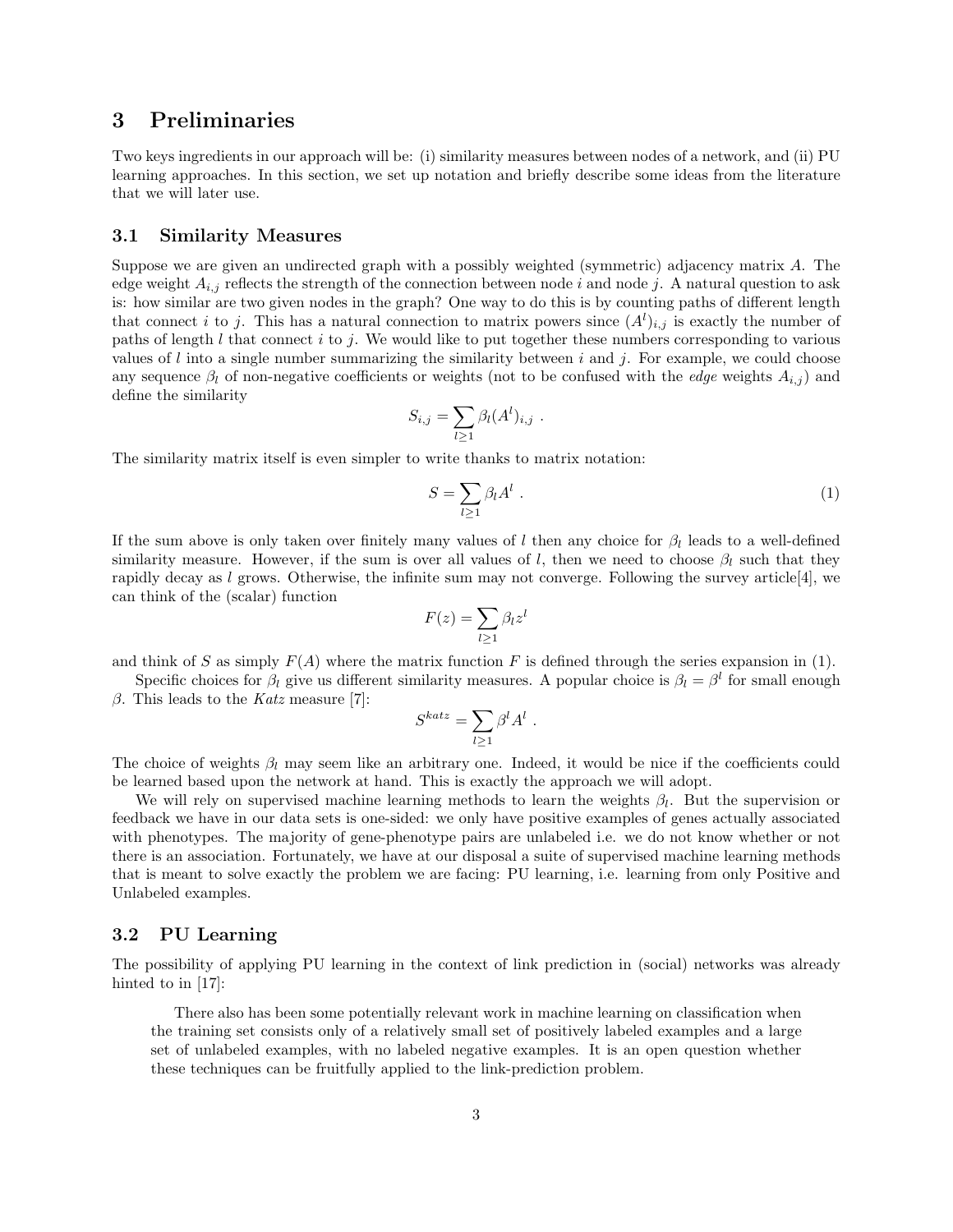Our work (see also [23]) can also be thought of as paving the way for arriving at an affirmative answer to the open question mentioned above.

Most PU learning approaches start by somehow identifying a set of *reliable negatives* among the unlabeled points. Then these reliable negatives, along with the given positives, can be fed into a standard supervised learning algorithm.

One of the state-of-the-art classification algorithms is the support vector machine (SVM). One way of adapting SVMs to the PU learning framework ([19, 3, 2]) is to randomly draw a sample of unlabeled examples and label them negative. Then we train a biased SVM to find a hyperplane of maximum margin that separates the positives from pseudo-negatives. The SVM is biased in the sense that false negatives (in the training data) are penalized much more heavily than the false positives. The bias makes sense because the positive examples are known to be positive, while the negatives were arbitrary and hence false positives are not to be penalized too heavily. For a biased SVM written in the primal form, the optimal hyperplane is given by the normal vector  $\theta$  that is solution of:

$$
\min_{\theta \in \mathbb{R}^d} \quad \|\theta\|^2 + C_- \sum_{i:y_i=-1} \xi_i + C_+ \sum_{i:y_i=+1} \xi_i
$$
\n
$$
\text{subject to} \qquad \forall i, \ \xi_i \ge 0 \text{ and } \langle \Phi(x_i), \theta \rangle \ge 1 - \xi_i \ ,
$$
\n
$$
(2)
$$

for some  $C_+ \gg C_-$ . Here  $x_i \in \mathcal{X}$  are the training examples,  $y_i \in \{\pm 1\}$  are their labels. The feature mapping  $\Phi: \mathcal{X} \to \mathbb{R}^d$  can, in general, map to a reproducing kernel Hilbert space (RKHS) but in our case, it will simply map to  $\mathbb{R}^d$ . After solving for  $\theta$ , we can classify a test example  $x \in \mathcal{X}$  by taking the sign of the score  $\langle \Phi(x), \theta \rangle$ .

# 4 Problem Formulation

Let G denote the set of genes. Let  $\mathcal{P}_i, 1 \leq i \leq s$  be disjoint sets representing phenotypes corresponding to s species. Denote the sizes of the sets G and  $\mathcal{P}_i$  by  $n_G$  and  $n_i$  respectively. Let  $\mathcal{P} = \cup_i \mathcal{P}_i$  be set of all phenotypes and denote its size by  $n_P$ . Thus,  $n_P = \sum_i n_i$ .

Our input consists of the gene-gene interaction matrix  $G \in \mathbb{R}^{n_G \times n_G}$  along with the matrices  $P_i \in$  $\{0,1\}^{n_G\times n_i}$  encoding the known associations in the s species. A non-zero  $(g, p)$  entry in  $P_i$  means that gene g is known to be associated with phenotype p. In addition, a target species t is specified. This means the species for which we want to predict new gene-phenotype associations.

The desired output is simply a *ranked* list of genes for each phenotype  $p \in \mathcal{P}_t$  of the target species. For any given phenotype p, the ranking method should rank the  $n_q$  genes in order of their degree of association with p. The ranking should be such that genes on top are the ones with the most (predicted) association.

We visualize the input data as describing a graph with a core consisting of the gene-gene network. This core has the s gene-phenotype bipartite networks hanging off it (see Figure 1). In order to put together the matrices  $G, P_i$  coming from heterogeneous sources of information, we need some constants  $\lambda_G$  and  $\lambda_i, 1 \leq i \leq s$  to determine their relative contributions. We can then put all the input data into a single combined network whose adjacency matrix is given by:

$$
C = \begin{bmatrix} \lambda_G G & \lambda_1 P_1 & \lambda_2 P_2 & \cdots & \lambda_s P_s \\ \lambda_1 P_1^\top & 0 & 0 & \cdots & 0 \\ \lambda_2 P_2^\top & 0 & 0 & \cdots & 0 \\ \vdots & 0 & 0 & \cdots & 0 \\ \lambda_s P_s^\top & 0 & 0 & \cdots & 0 \end{bmatrix} = \begin{bmatrix} \lambda_G G & P \\ P^\top & 0 \end{bmatrix},
$$
(3)

where  $P = [\lambda_1 P_1 \cdots \lambda_s P_s]$  is an  $n_G \times n_P$  matrix. The matrix C is symmetric, as G is symmetric. Note that some or all of the zero matrices can be replaced with a network among the corresponding phenotypes, if available. In our experiments, we do not use any such network among phenotypes. Researchers have considered heterogeneous networks in similar settings ([29, 9, 6, 16]). However, none of these approaches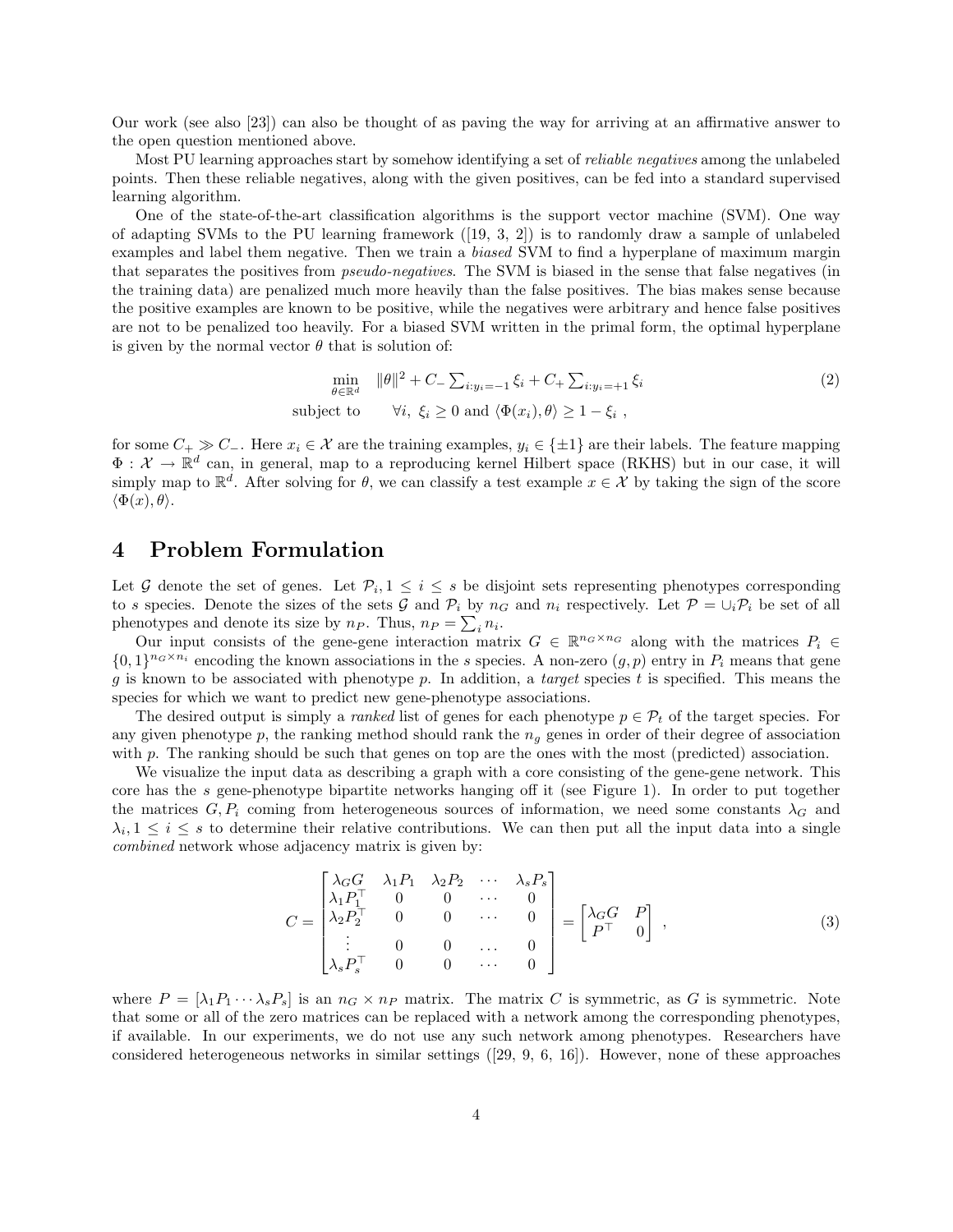

Figure 1: Combined network consisting of interactions among genes, and bipartite graphs between genes and phenotypes of different species. The square nodes represent phenotypes, while the circular nodes represent genes.

include multiple species phenotypes as we do. In fact, setting  $\lambda_i = 0, i \neq t$  and  $\lambda_t = \lambda_G = 1$ , we get the heterogeneous network construction used in  $([16])$ .

We can now pose the problem of predicting relevant associations in the target species  $t$  as a link prediction problem in the combined network  $C$ , focussing our attention on the links in  $P_t$ , i.e, evaluating the proposed methods only on the target phenotypes  $P_t$ .

# 5 Methodology

Imagine using any of the popular ways to compute node-node similarity on the matrix C above. This will result in a  $n_G \times n_P$  matrix which we can write in block form:

$$
S = \begin{bmatrix} S_{GG} & S_{GP} \\ S_{PG} & S_{PP} \end{bmatrix} . \tag{4}
$$

Most similarity measures are symmetric so we usually have  $S_{PG} = S_{GP}^{\top}$ . Some existing approaches rely on the simple but useful observation that the block  $S_{GP}$  can be used to rank the genes for any phenotype in  $P$  and therefore, in particular, for phenotypes in  $P_t$ . The ranked list of genes can be obtained by simply considering the column of  $S_{GP}$  corresponding to a phenotype p of interest and then sorting the similarity values in decreasing order.

Let us now examine the Katz and Random Walk based similarity approaches in some more detail focusing on the particular form of our combined matrix C.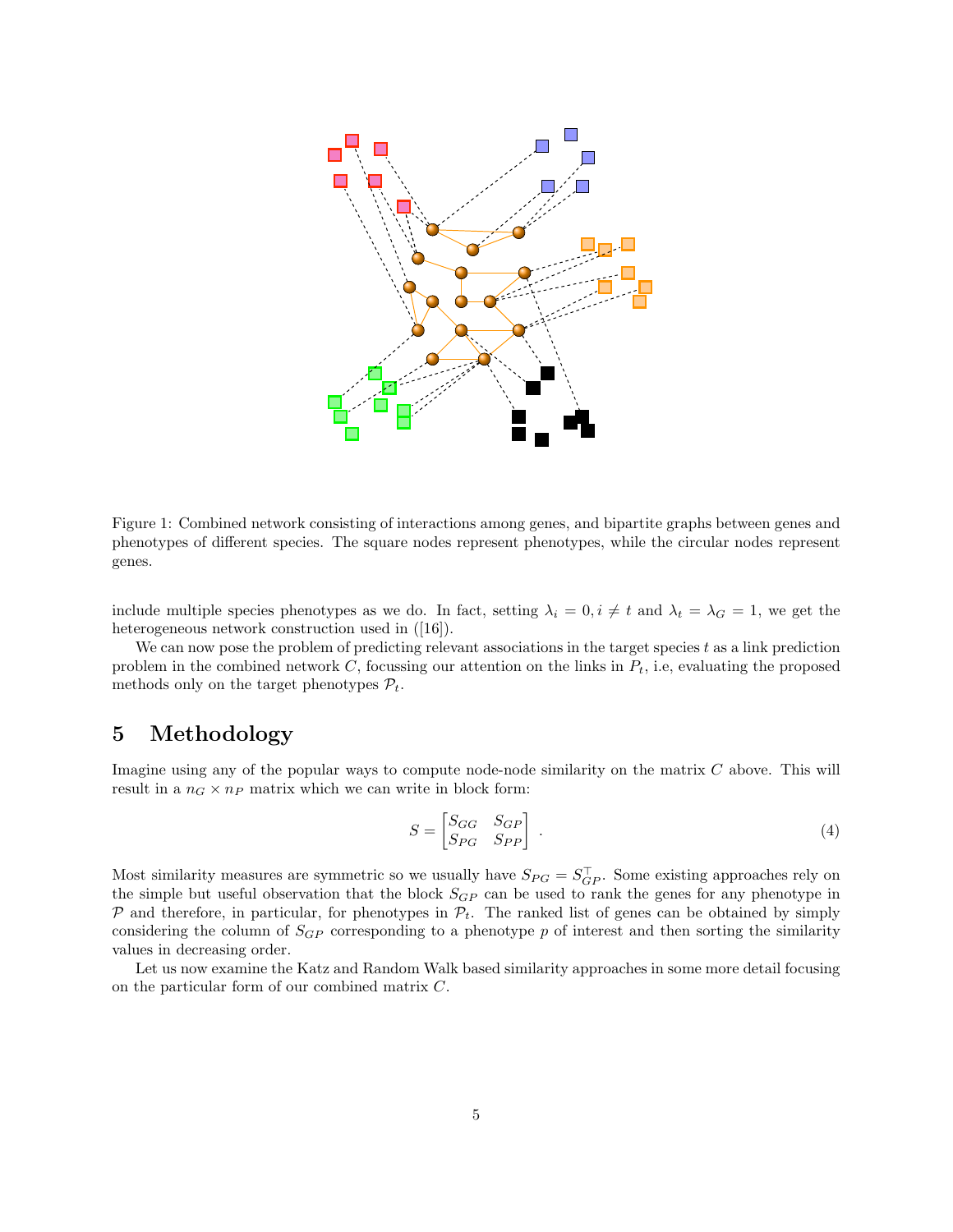#### 5.1 Katz

The general formula for the Katz similarity measure when specialized to the combined matrix written in block form gives:

$$
S^{katz}=\begin{bmatrix} S^{katz}_{GG} & S^{katz}_{GP} \\ (S^{katz}_{GP})^\top & S^{katz}_{PP} \end{bmatrix}
$$

,

.

.

where

$$
S_{GP}^{katz} = (I - \beta \lambda_G G)^{-1} \cdot P \cdot \left[ I - P^{\top} (I - \beta \lambda_G G)^{-1} P \right]^{-1}
$$

Note how the Katz similarity matrix for  $\lambda_G G$  itself appears in the expression above. Let us set  $S_G^{katz}$  =  $(I - \beta \lambda_G G)^{-1}$  to write the above as:

$$
S_{GP}^{katz} = S_G^{katz} P \left[ I - P^\top S_G^{katz} P \right]^{-1}
$$

Note that  $S_G^{katz}$  depends only on G and is different from  $S_{GG}^{katz}$ , the latter being the top-left block in the Katz similarity matrix of the *combined network*. This takes into account all kinds of paths in the combined network that start in  $\mathcal G$  and end up in  $\mathcal P$ . Thus, it consists of an infinite sum that consists of (weighted) terms of the general form:

$$
G^{i_1} \cdot (PP^{\top})^{i_2} \cdot G^{i_3} \cdot (PP^{\top})^{i_4} \cdots G^{i_{2k+1}} \cdot P
$$
,

for  $k > 0$  and  $i_1, i_2, \ldots, i_{2k+1} > 0$ .

#### 5.2 Random Walk with Restarts

Another approach to incorporate heterogenous sources of information [16] is based on random walk model with restarts (RWR). The basic idea is to use the known genes for a phenotype as seed nodes to initialize a random walk in the combined network. At any time, the random walker either jumps to a neighboring node in the combined network or goes back to one of the seed nodes (hence the name "random walk with restarts"). Note that the setting in [16] corresponds to having gene-phenotype data for only one species. On the other hand, they also consider a phenotype-phenotype network obtained by mining text data about phenotypes. It is easy enough to extend their approach to handle multiple species. Similarly, as we have already noted above, it is straightforward to extend our approach to handle phenotype-phenotype interaction data, if available. Thus, for the purpose of comparison and discussion we consider both the Katz and RWR approaches in the setting of the current paper: namely, gene-phenotype data from multiple species but no phenotype-phenotype data.

To arrive at a mathematical description of the RWR approach, let us look at the combined network again:

$$
C = \begin{bmatrix} \lambda_G G & \lambda_1 P_1 & \lambda_2 P_2 & \cdots & \lambda_s P_s \\ \lambda_1 P_1^\top & 0 & 0 & \cdots & 0 \\ \lambda_2 P_2^\top & 0 & 0 & \cdots & 0 \\ \vdots & 0 & 0 & \cdots & 0 \\ \lambda_s P_s^\top & 0 & 0 & \cdots & 0 \end{bmatrix} = \begin{bmatrix} \lambda_G G & P \\ P^\top & 0 \end{bmatrix},
$$

Since we want to simulate a random walk, let us try to make this matrix (column) stochastic. This can be done in several ways. Assuming that  $G$  has non-negative entries, perhaps the simplest way is to divide each column by its  $\ell_1$ -norm (sum of absolute values of entries) resulting in a column stochastic matrix.

Another way, more along the lines of [16] would be do normalize differently in the first  $n_G$  columns than the rest. Let

$$
C_{:,g} = \begin{bmatrix} \lambda_G G_{:,g} \\ P_{g,:}^\top \end{bmatrix}
$$

be one of the first  $n<sub>G</sub>$  columns. We can normalize the top  $n<sub>G</sub>$  entries and the bottom  $n<sub>P</sub>$  separately and then take a weighted average of the two (with weighting given by yet another parameter  $\lambda \in (0,1)$ ):

$$
C_{:,g}^N = \begin{bmatrix} \lambda \frac{G_{:,g}}{\|G_{:,g}\|_1} \\ (1-\lambda) \frac{P_{g,:}}{\|P_{g,:}\|_1} \end{bmatrix}
$$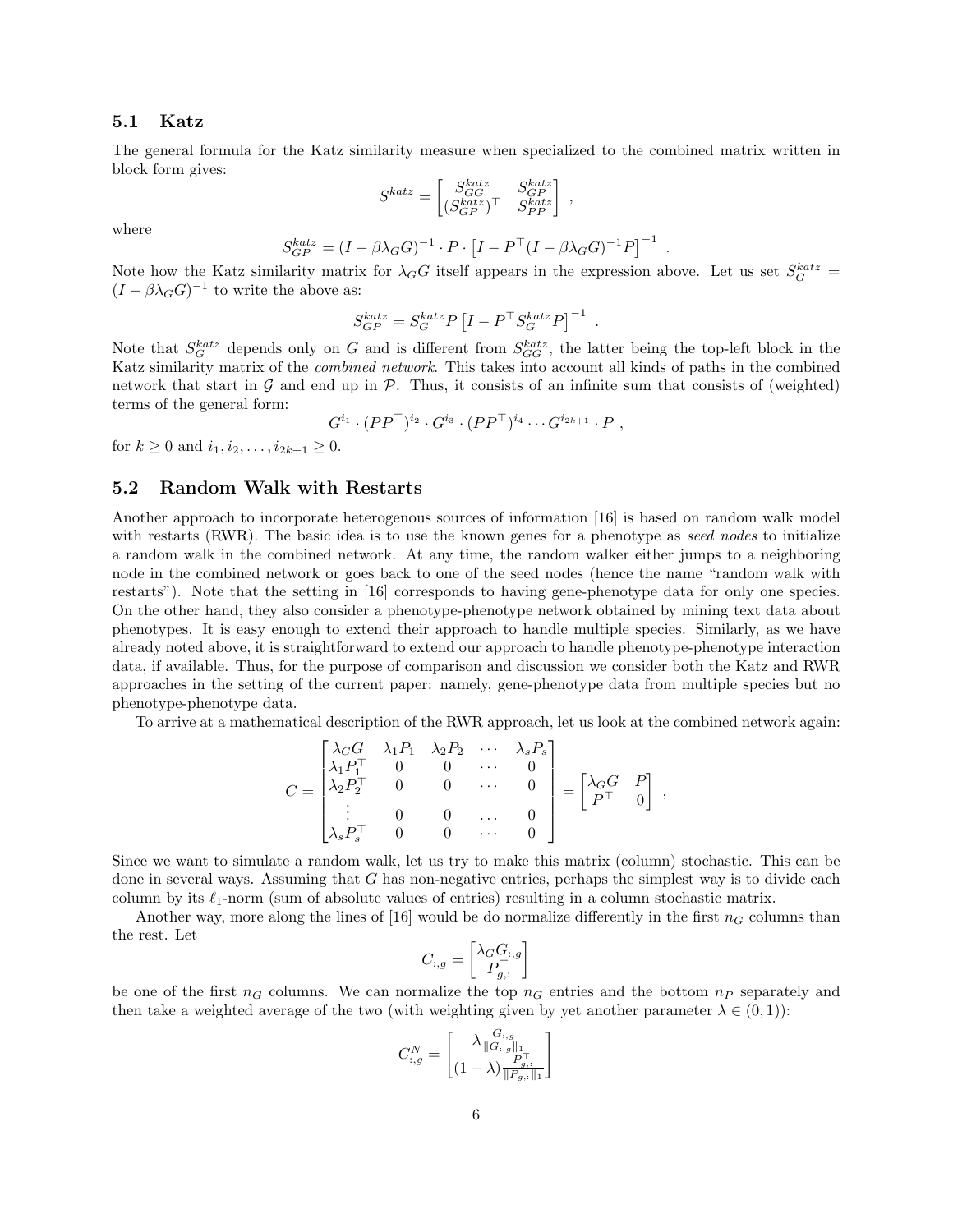with the understanding that if a gene in not known to be associated to any phenotype (i.e.  $||P_{a,:}||_1 = 0$ ), then we will simply use  $\lambda = 1$  for that gene. The rest of the  $n_P$  columns can be normalized in the usual way by their  $\ell_1$ -norm.

In a nutshell, starting from the symmetric matrix  $C$  of the combined network, we arrive at a column normalized matrix  $C^N$  that will, in general, not be symmetric. Then we consider the evolution:

$$
v_{T+1} = \beta C^N v_T + (1 - \beta) P_{:,p}^N
$$

where  $P_{:,p}^N$  is simply a probability distribution with equal mass on all genes known to be associated with a phenotype  $p$  of interest. The genes are then ranked in the order of the mass that is assigned to them under the steady state distribution  $v_{\infty}$  of this evolution.

#### 5.3 Relationship between Katz and Random Walks with Restarts

It is easily seen that the steady state vector  $v_{\infty}$  should satisfy

$$
v_{\infty} = \beta C^N v_{\infty} + (1 - \beta) P_{:,p}^N
$$

which readily yields

$$
v_{\infty} = (1 - \beta)[I - \beta C^{N}]^{-1} P_{:,p}^{N} .
$$

Since  $P_{:,p}^N$  is a column of  $C^N$  and rankings do not depend on constant factors such as  $\beta/(1-\beta)$ , we see that this method ranks genes by considering the top-right  $n_G \times n_P$  sized block of the matrix

$$
\beta[I - \beta C^N]^{-1}C^N = \beta C^N + \beta^2 (C^N)^2 + \beta^3 (C^N)^3 + \dots
$$

which is exactly Katz but on the normalized matrix  $C^N$  instead of C itself.

#### 5.4 A supervised approach to link prediction problem

The arbitrariness in the choices of parameters involved in the Katz and random walk based approaches (extended to the combined network  $C$ ) is unsettling. To get rid of the arbitrariness, we would like to learn the weights based on the network itself. To this end, we conceive the problem of predicting potential genephenotype associations as a supervised learning problem, where we want to learn a classifier function whose input space consists of gene-phenotype pairs. In particular, by appropriately defining a feature space for the gene-phenotype pairs, we will see that learning a classifier in the constructed space also achieves learning coefficients for a truncated version of  $S_{GP}^{katz}$ .

Recall the following two key characteristics of our data set:

- 1. We do not know of any "negative associations". For each phenotype, we have only partially observed associated genes.
- 2. There are a large number of unlabeled gene-phenotype pairs, with the prior knowledge that most of them are negative.

PU learning methods are thus natural for our setting, and we learn a biased SVM classifier using the positive and a sample of unlabeled links. Note that, though, we could in principle use any of the PU learning methods like [15].

#### 5.5 Features Derived from Hybrid Walks

The embedding of gene-phenotype links is specified by the function  $\Phi$  in equation (2). Recall that in the Katz measure, the weights for combining the contributions from walks of different lengths is fixed beforehand. Expanding the first few terms of the series  $S_{GP}^{katz}$ , we have

$$
S_{GP}^{katz} = \beta P + \beta^2 (G^2 + PP^\top) P + \beta^3 (G^3 + GPP^\top + PP^\top G) P + \dots
$$
\n(5)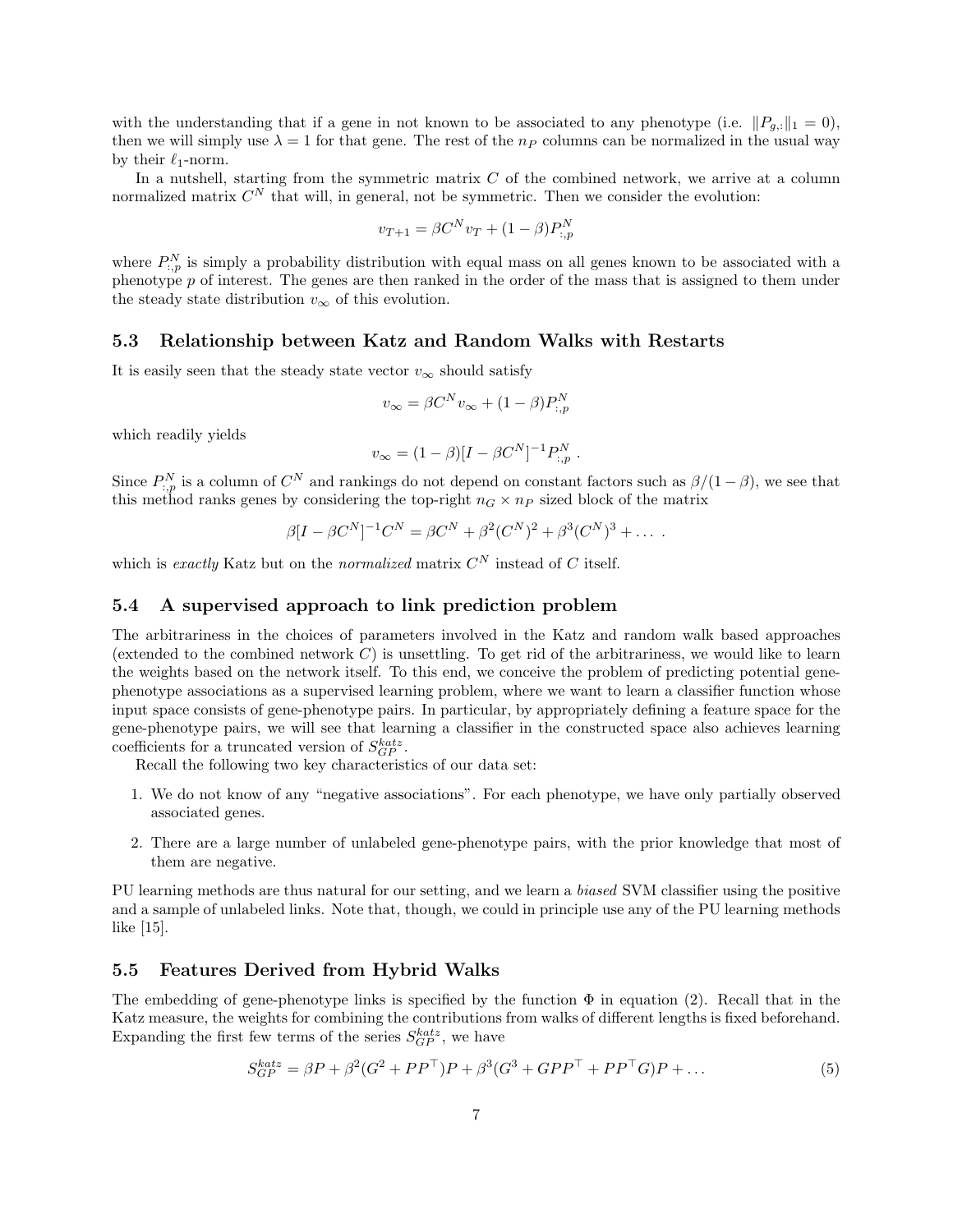We observe from (5) that, for a given degree (or length) of walk, there are multiple ways of obtaining hybrid walks, as given by the terms in the series. For a given gene-phenotype pair, different walks of the same degree, and walks of different degrees can be used as features for the pair. Thus learning a biased SVM provides an efficient way to learn the weights, and could help improve on the prediction performance of a particular choice of weights  $(\beta, \beta^2, \beta^3, \dots)$ .

More generally, the terms in the series (5) are the matrices in the expansion of the polynomial  $(I + G +$  $PP^{\top}$ <sup>k</sup> $P$ . Clearly, the dimensionality of the feature space  $\mathcal F$  is exponential in k, the degree of the matrix polynomial, and make us vulnerable to the the curse of dimensionality because the examples are limited. However, taking cue from the fact that the weights of increasing walk lengths need to be heavily damped, we ignore higher order terms and thereby contain the dimensionality of the feature space  $d$  to a small constant.

**Species-wise features** Notice that  $PP^{\top} = \sum_{i=1}^{s} P_i P_i^{\top}$ . We can further decompose the features to species level, which enables learning the contribution of each species to the prediction. Thus for a gene-gene link  $(g, g')$ , we have a feature  $(P_i P_i^T)_{g,g'}$  for each species i, in addition to other G-only and hybrid features from the expansion of the matrix polynomial. We will see later in the experiments that using species-wise features not only lends interpretability but also improves the accuracy of the predictions, as compared to combining features of same degree.

#### 5.6 Algorithm

A very recent work by Mordelet et al. [24] uses bagging technique to obtain an aggregate classifier in both transductive and inductive settings, using positive and unlabeled examples. Our problem is a typical transductive setting, i.e. the universal set of gene-phenotype pairs which must be labeled are available to the algorithm during training phase. It is natural to do bagging in the PU learning step to reduce the variance in the classifier that is induced due to arbitrary labeling of a random sample as negative. Let  $T$  be the number of bootstraps. Let  $n_+$  denote the number of positive examples in the training data. Different classifiers can be combined using a bagging algorithm as follows:

initialize  $f(x) = 0$  and  $n(x) = 1, \forall x \in \mathcal{U}$ . for  $i = 1, 2, ..., T$ :

- 1. Draw a bootstrap sample  $\mathcal{U}_t \subseteq \mathcal{U}$  of size  $n_+$ .
- 2. Train a classifier  $f_t$  using the positive training examples and  $\mathcal{U}_t$  as negative examples.
- 3. For any  $x \in \mathcal{U} \mathcal{U}_t$  update:  $f(x) \leftarrow f(x) + f_t(x)$  and  $n(x) \leftarrow n(x) + 1$ .

return  $s(x) = f(x)/n(x)$ ,  $\forall x \in \mathcal{U}$ .

We use biased SVM as the classifier in step 2 for all the iterations, and the scoring function  $f_t(x)$  for the the iteration is simply the distance of the point x from the hyperplane and is given by the standard dot product,

$$
f_t(x) = \langle \theta_t, \Phi(x) \rangle
$$

where  $\theta_t$  is the normal to the hyperplane learnt using the random bootstrap in the tth iteration. In contrast to the traditional SVM classifiers that classify a pair as positive or negative based on the sign of  $\langle \theta_t, \Phi(x) \rangle$ , we use the value as a score under the assumption that the further a point is on the positive side of the hyperplane, the more likely it is to be a true positive.

We would also like to note that the biased SVM framework enables us to classify all gene-phenotype pairs with a single training phase, thereby making the best use of the relation between different phenotypes, and use the scoring function  $s(x)$  to make predictions for every phenotype during the test phase.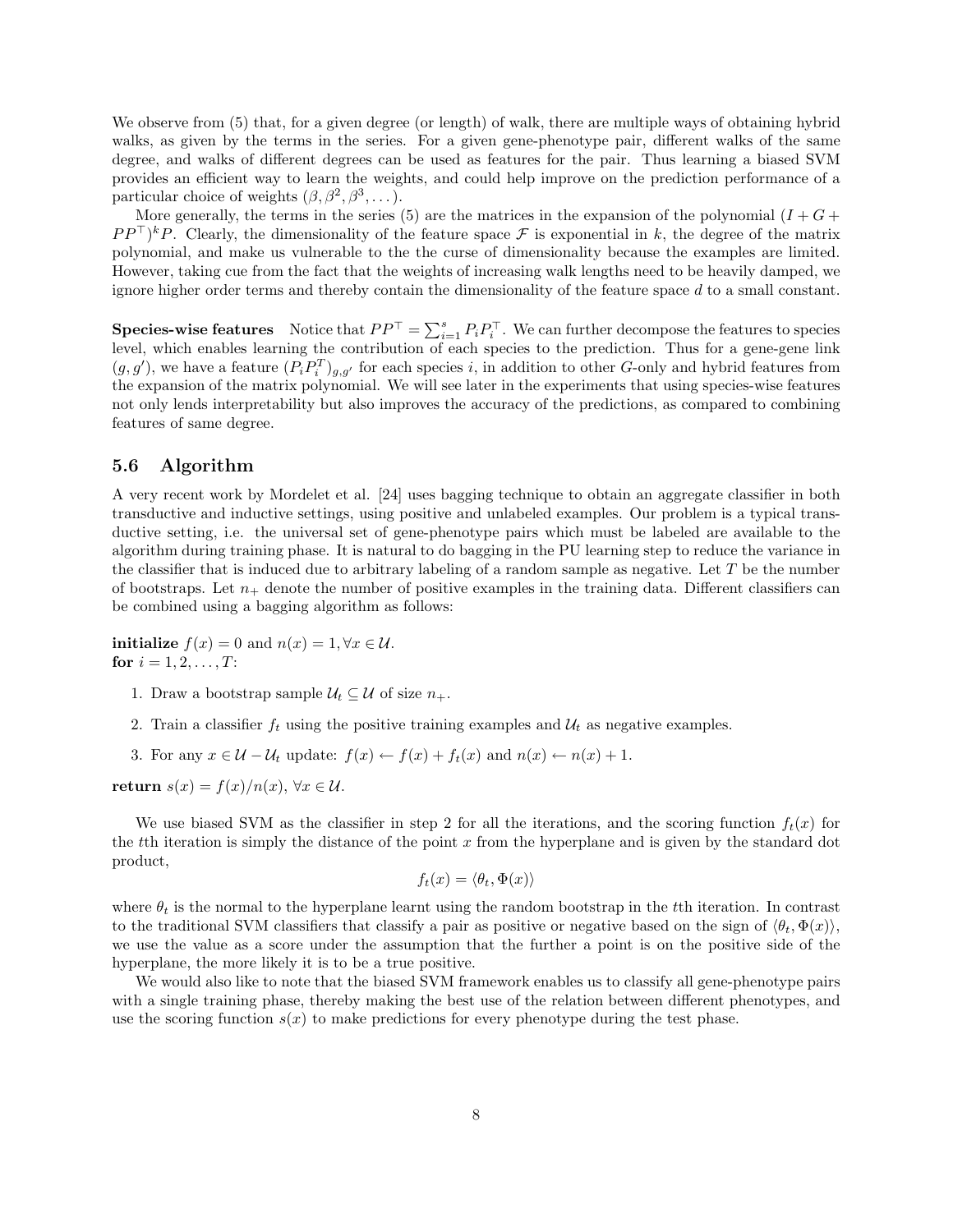### 6 Experiments

We use a 3-fold testing methodology, i.e. we split the known associations in the target species  $t$  into 3 mutually exclusive and exhaustive subsets, and evaluate different methods by training with two of the three subsets, and testing on the hold-out set. We hold each subset once, and report the results averaged over the 3 runs. We use two types of performance measures:

- 1. The average AUC (area under ROC curve) per phenotype. It is the average AUC for predicting the held-out test genes for a particular phenotype. For each phenotype, this quantity is calculated for each of its held-out sets of known genes, and averaged over the three splits.
- 2. The average rank per phenotype. By this we mean the average rank (over 3 splits) a test gene for the phenotype obtains when the gene was in a hold-out set.

#### Data set

The data sets for the experiments are collected from multiple sources including [11, 12, 8, 10]. Detailed description on the extraction of the data sets can be found in [22]. In particular, when a human gene is known to occur as multiple orthologs in a species, a single gene that is representative of the entire set of orthologs is retained. The gene-gene interaction network is obtained from sources independent of gene-phenotype networks (for its construction, see [13]). We have gene-phenotype associations collected from literature for nine different species: human (Home sapiens), plant (Arabidopsis thaliana), worm (Caenorhabditis elegans), fly (Drosophila melanogaster), mouse (Mus musculus), yeast (Saccharomyces cerevisiae), Escherichia coli, zebrafish (Danio rerio) and chicken (Gallus gallus). The human phenotypes of interest are human diseases from the OMIM database [1]. The sizes of the networks are shown in Table 1.

| <b>INDEX</b>   | <b>SPECIES</b> | ACRONYM | <b>PHENOTYPES</b> | $#$ ASSOCIATIONS |
|----------------|----------------|---------|-------------------|------------------|
|                | Human          | Hs      | 1435              | 3571             |
| $\overline{2}$ | Plant          | At      | 1137              | 12010            |
| 3              | Worm           | Ce      | 744               | 30519            |
| 4              | Fly            | Dm      | 2503              | 68525            |
| 5              | Mouse          | Mm      | 4662              | 75199            |
| 6              | Yeast          | Sc      | 1243              | 73284            |
| 7              | Zebrafish      | Dr      | 1143              | 4500             |
| 8              | E.coli         | Еc      | 324               | 72846            |
| 9              | Chicken        | Gg      | 1188              | 22150            |

Table 1: Different species used for inferring gene-phenotype associations in the combined network model, and sizes of the gene-phenotype networks for the species, restricted to orthologs of human genes. The total number of genes is 12231.

#### Walk-based methods

The two primary walk-based methods that are evaluated are the random walk with restart (RWR) method proposed in Li and Patra [16], and Katz on the combined graph C. The parameters that affect Katz scores are  $k, \beta, \lambda_G, \lambda_i, 1 \leq i \leq 6$ . Here k is the maximum length of walks considered. Estimating a set of (locally) optimal parameters is computationally expensive. We use the truncated Katz version (up to the third degree in (5)) for the experiments, and we set  $k = 3$ . We find that the quality of the predictions get better from  $k = 2$  to  $k = 3$ , and for higher values of k the performance improvement is negligible. Even for  $k = 3$ , the number of hybrid paths between a gene and a phenotype can be really high (up to about  $10^6$ ). Typically,  $\beta$  is chosen small enough that the contribution from the higher order paths is made negligible. We set  $\beta = 10^{-6}$ which we have found to work reasonably well on networks of similar size and sparsity [28]. Also, we weigh all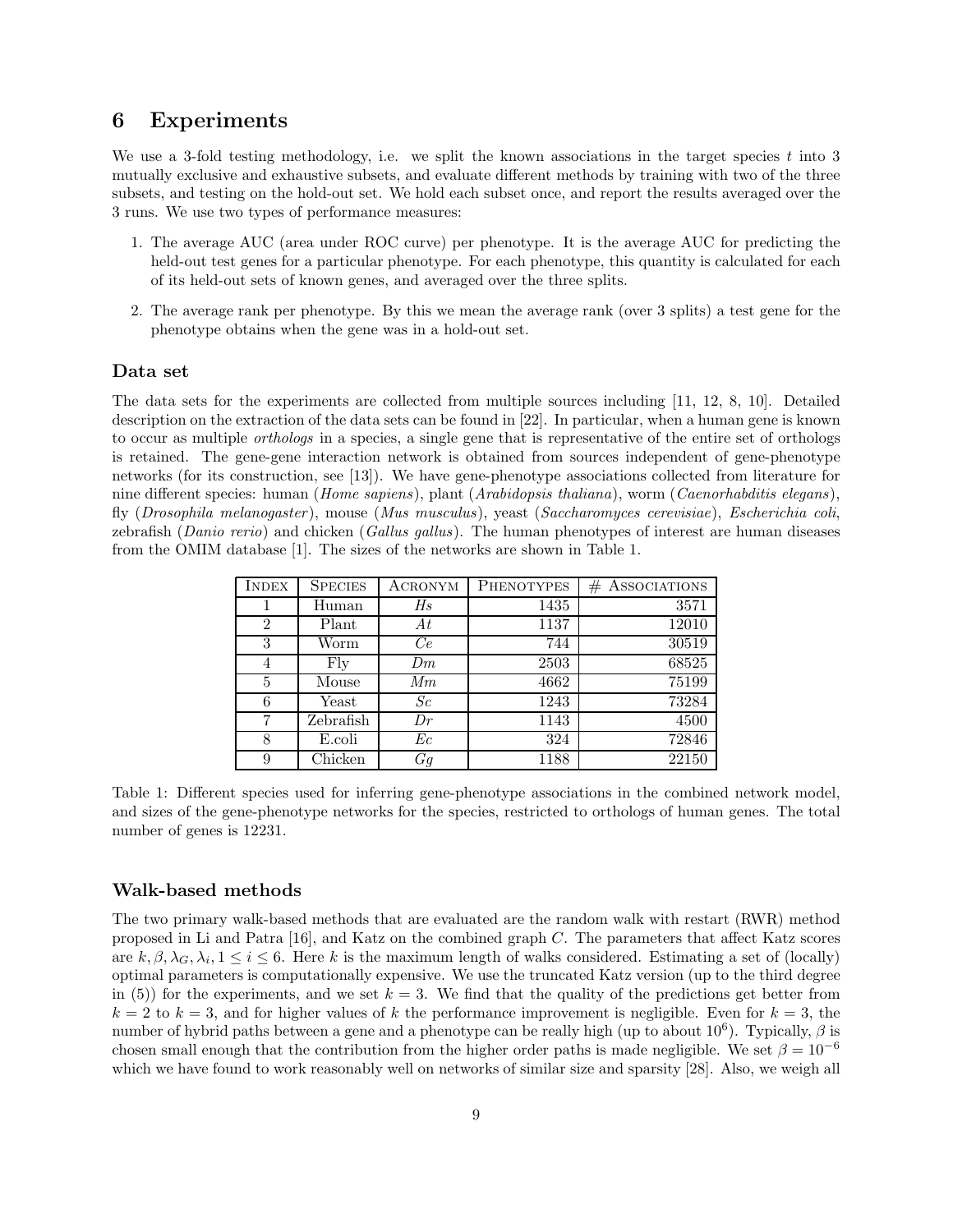the heterogeneous edges equally, i.e.  $\lambda_G = 1$  and  $\lambda_i = 1$  for all i. We compare our method to two versions of RWR method in [16]. First, the method as is from the paper, i.e. using only G and  $P_t$  networks, where t is the target species. For all our experiments, we set  $t = Hs$ . Second, we extend the RWR method to multiple species. The results are presented in Figure 2. One immediate observation is that using information from multiple other species is helpful for prediction of associations in the target species. While extended version of RWR does well on the average over all phenotypes, Katz on the combined network retrieves genes in top-100 for more phenotypes than the other two methods. This is interesting and arguably more important to the biologists, since the concern here is predicting with high precision, when the number of predictions required are small (of order 100).

#### Supervised methods

In this section, we present the results of biased SVM based methods and compare them with walk-based methods. As for the biased SVM method, we study two types of feature construction: a) Constructing features from hybrid walks, combining phenotypes of all species together, and b) Constructing features from phenotypes of individual species (and walks involving those phenotypes). The results are presented in Figure 3. We observe that the biased SVM variant that uses features that distinguish species perform the best by all measures of performance. The PU learning based methods in Figure 3 perform better than the walk-based methods like Katz and random walk with restarts.

**Penalty parameters** In equation (2),  $C_+ \gg C_-$  are the penalties on misclassified positives and negatives respectively. The weights control the relative widths of the margins on either sides of the hyperplane. As  $C_+$  increases from 0 to  $\infty$ , the margin on the side of the positive examples shrinks, and as  $C_+ \to \infty$ , the classifier makes no mistake on the positive examples. The ratio  $C_{+}/C_{-}$  determines the "weight" of a positive example, and we want this to be a very high value. In our experiments, we set  $C_ = 1$  and  $C_ + = 10^5$ , which is found to be the best by cross-validation<sup>1</sup>.

# 7 Conclusion and Future work

We have shown that observations on phenotypes of multiple species can be exploited through orthologous relationships to human phenotypes, to prioritize genes for human phenotypes. We have also generalized walkbased methods to include multiple species, and proposed PU learning based solution to learn the weights for walks of different lengths. Evaluation on OMIM human phenotypes show that the learnt weights give the best recall rates, and outperform random-walk based methods that use fixed weights. While k-fold validation based evaluation is good for comparisons, the real test of the proposed method is biological validation of the recommendations. We are currently pursuing this direction. We are also planning to make the system publicly accessible through a website, where biologists and other researchers can submit known associations for a phenotype, and query the system for recommendations.

As we mentioned in the related works section, the recent work [23] uses the multitask approach in machine learning where different diseases or phenotypes are treated as different learning tasks which may or may not be coupled to each other. In contrast, we treat all the gene-phenotypes as being part of a single task. It will be interesting to study if there is an optimal operating point between the two extremes: separate tasks for each phenotype and a single task for all phenotypes.

# References

[1] Online Mendelian Inheritance in Man, OMIM. McKusick-Nathans Institute of Genetic Medicine, Johns Hopkins University (Baltimore, MD). http://omim.org/.

<sup>&</sup>lt;sup>1</sup>Fixing  $C = 1$ ,  $\log_{10} C_+$  was varied in the range  $1, 2, ..., 10$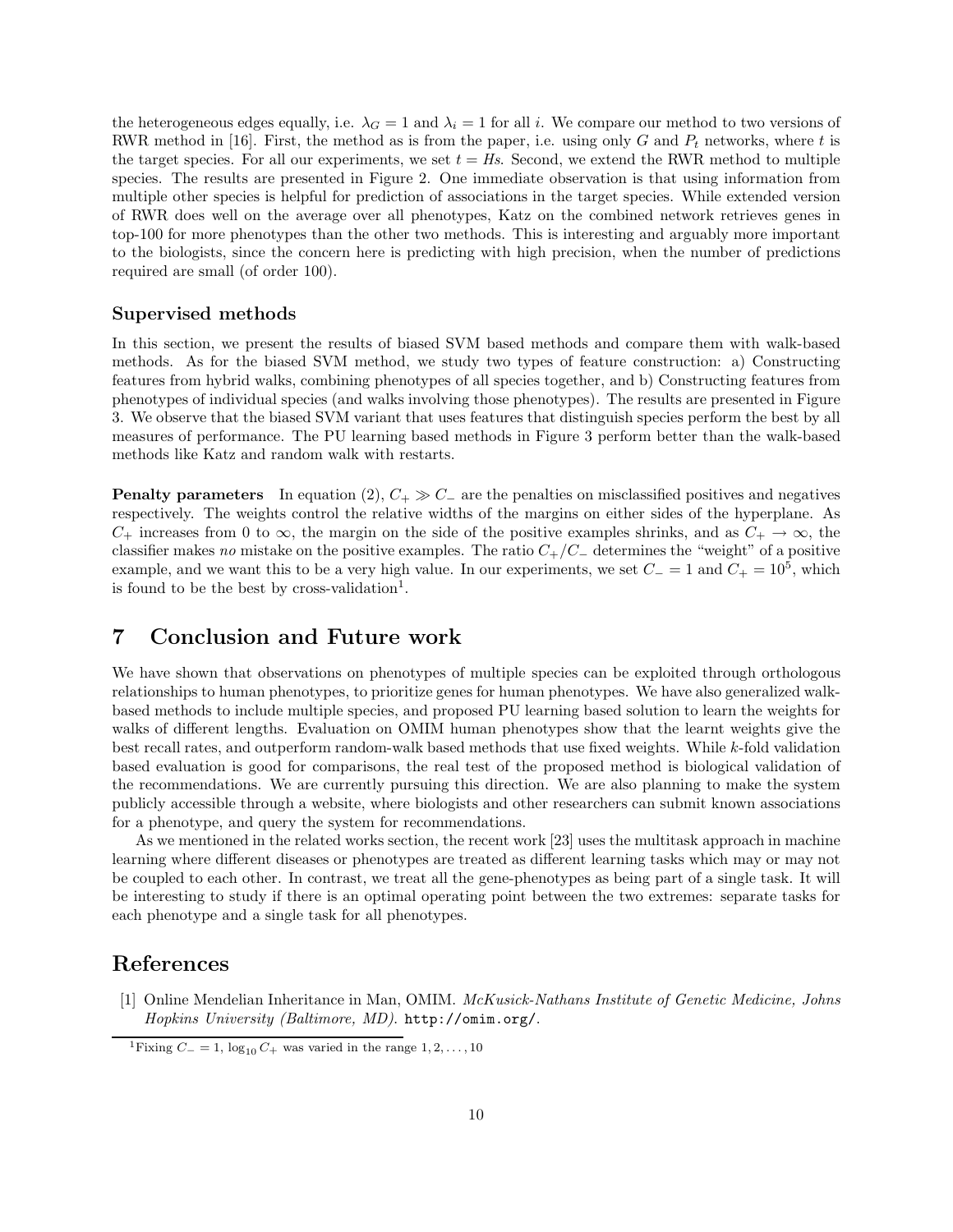

(a) Average AUC per phenotype for different walk-based meth-(b) Average rank per phenotype for different walk-based methods ods (Note that the phenotypes are sorted in non-decreasing order of average rank per phenotype).



top k predictions,  $k = 1, 2, ..., 100$  (Note that the phenotypes are sorted in non-decreasing order of average rank per phenotype).

Figure 2: Evaluation of different walk-based methods, with Hs as the target species. RWRH (only Hs) is the method in Li and Patra [16]. RWRH (all species) is the extension of the random walk with restart method to include all species. See Section 5.2 for details. All the results are averaged over 3-fold splits.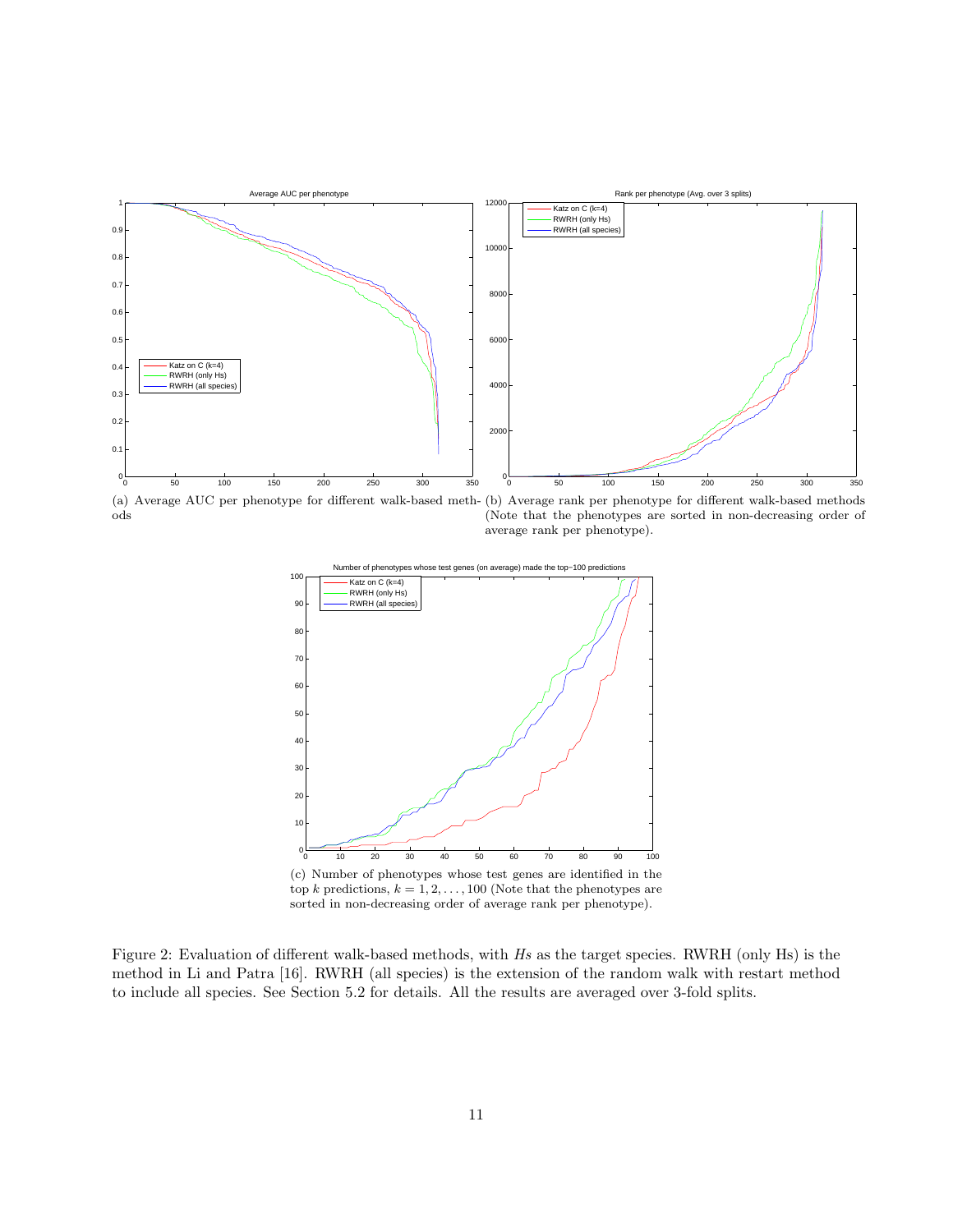

pared with the best performing walk-based methods

(a) Average AUC per phenotype for biased SVM methods, com-(b) Average rank per phenotype for biased SVM methods, compared with the best performing walk-based methods (Note that the phenotypes are sorted in non-decreasing order of average rank per phenotype).



(c) Number of phenotypes whose test genes are identified in the top $k$  predictions,  $k=1,2,\ldots,100$  (Note that the phenotypes are sorted in non-decreasing order of average rank per phenotype).

Figure 3: Evaluation of biased SVM methods, with Hs as the target species. RWRH (all species) is the extension of the random walk with restart method in Li and Patra [16] to include all species (This is the best performing walk-based method as observed from Figure 2). All the results are averaged over 3-fold splits.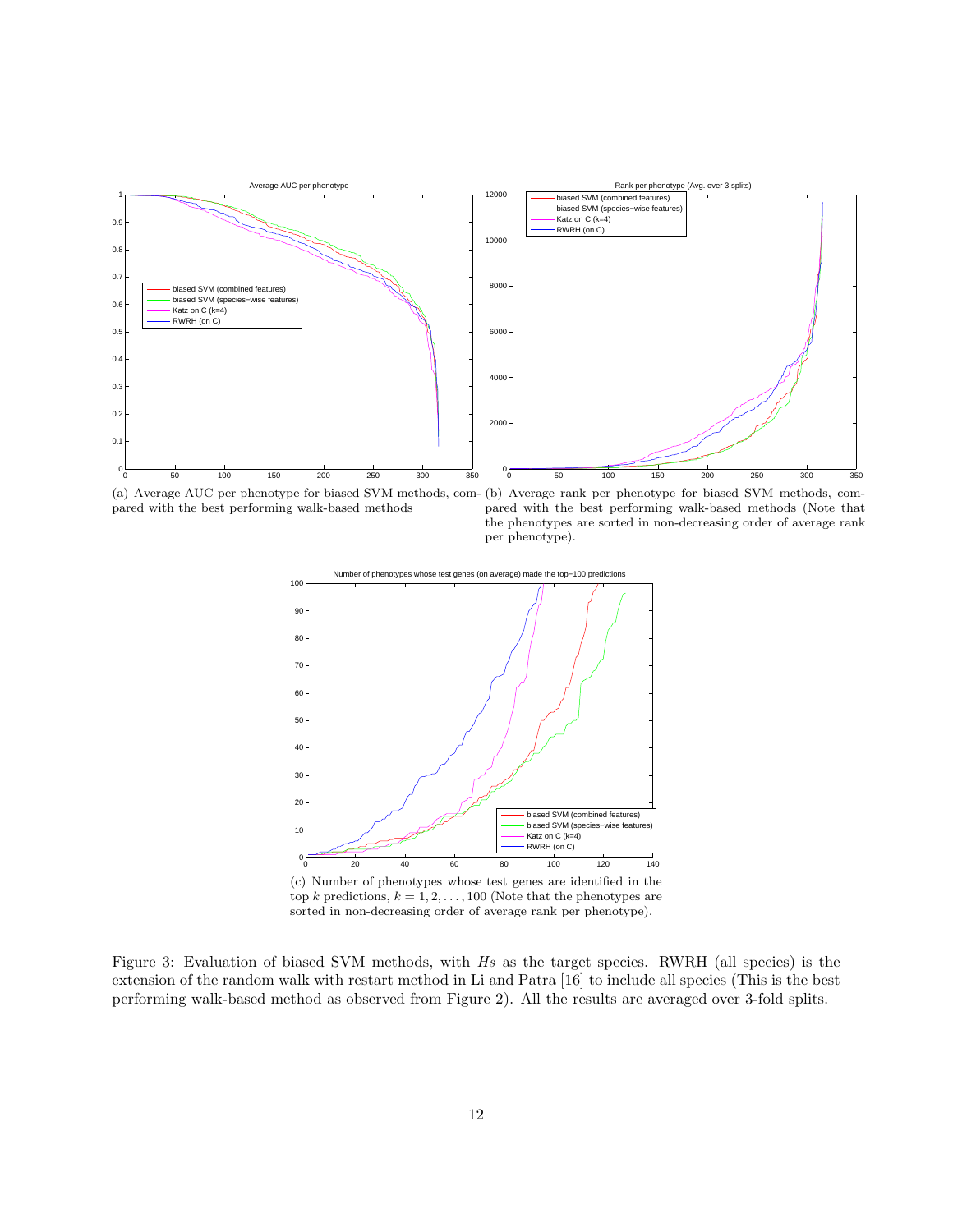- [2] Nitin Bhardwaj, Mark Gerstein, and Hui Lu. Genome-wide sequence-based prediction of peripheral proteins using a novel semi-supervised learning technique. BMC Bioinformatics, 11, 2010.
- [3] Luigi Cerulo, Charles Elkan, and Michele Ceccarelli. Learning gene regulatory networks from only positive and unlabeled data. BMC Bioinformatics, 11, 2010.
- [4] Ernesto Estrada and Desmond J. Higham. Network properties revealed through matrix functions. SIAM Rev., 52:696–714, November 2010.
- [5] K.I. Goh, M.E. Cusick, David Valle, Barton Childs, Marc Vidal, and A.L. Barabási. The human disease network. Proceedings of the National Academy of Sciences, 104(21):8685, 2007.
- [6] Shaul Karni, Hermona Soreq, and Roded Sharan. A network-based method for predicting disease-causing genes. Journal of Computational Biology, 16:181–189, 2009.
- [7] Leo Katz. A new status index derived from sociometric analysis. Psychometrika, 18:39–43, 1953.
- [8] W. K. Kim, C. Krumpelman, and E. M. Marcotte. Inferring mouse gene functions from genomic-scale data using a combined functional network/classification strategy. Genome Biol., 9 Suppl 1:S5, 2008.
- [9] Sebastian Kohler, Sebastian Bauer, Denise Horn, and Peter N Robinson. Walking the interactome for prioritization of candidate disease genes. The American Journal of Human Genetics, 82(4):949–958, 2008.
- [10] I. Lee, B. Ambaru, P. Thakkar, E. M. Marcotte, and S. Y. Rhee. Rational association of genes with traits using a genome-scale gene network for Arabidopsis thaliana. Nat. Biotechnol., 28:149–156, Feb 2010.
- [11] I. Lee, B. Lehner, C. Crombie, W. Wong, A. G. Fraser, and E. M. Marcotte. A single gene network accurately predicts phenotypic effects of gene perturbation in Caenorhabditis elegans. Nat. Genet., 40:181–188, Feb 2008.
- [12] I. Lee, Z. Li, and E. M. Marcotte. An improved, bias-reduced probabilistic functional gene network of baker's yeast, Saccharomyces cerevisiae. PLoS ONE, 2:e988, 2007.
- [13] Insuk Lee, U Martin Blom, Peggy I Wang, Jung Eun Shim, and Edward M Marcotte. Prioritizing candidate disease genes by network-based boosting of genome-wide association data. Genome research, 21(7):1109–21, July 2011.
- [14] Insuk Lee, Shailesh V Date, Alex T Adai, and Edward M Marcotte. A probabilistic functional network of yeast genes. Science (New York, N.Y.), 306(5701):1555–8, November 2004.
- [15] Wee Sun Lee and Bing Liu. Learning with positive and unlabeled examples using weighted logistic regression. In Proceedings of the Twentieth International Conference on Machine Learning (ICML), 2003.
- [16] Yongjin Li and Jagdish Chandra Patra. Genome-wide inferring gene-phenotype relationship by walking on the heterogeneous network. Bioinformatics/computer Applications in The Biosciences, 26:1219–1224, 2010.
- [17] David Liben-Nowell and Jon Kleinberg. The link prediction problem for social networks. In CIKM '03: Proceedings of the twelfth international conference on Information and knowledge management, pages 556–559, New York, NY, USA, 2003.
- [18] Hsuan-Tien Lin, Chih-Jen Lin, and Ruby Weng. A note on Platt's probabilistic outputs for support vector machines. Machine Learning, 68:267–276, 2007. 10.1007/s10994-007-5018-6.